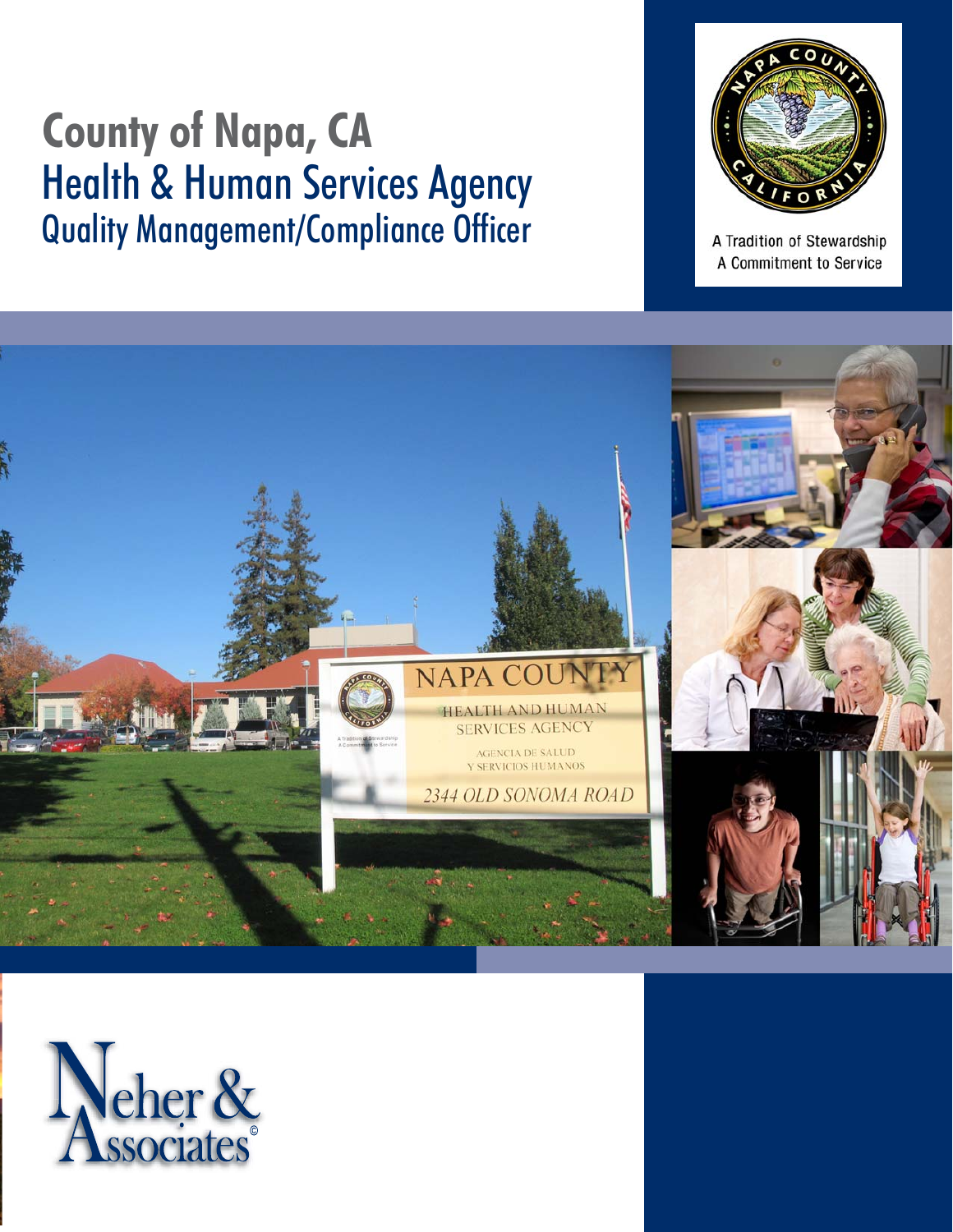## **Napa County**

With its world-renowned wines, restaurants and resorts, the Napa Valley has given its name to an idyllic lifestyle of laidback sophistication. The County is also home to about 130,000 residents who share a strong sense of community and a legacy of preserving and protecting their rich agricultural heritage.

Located in the heart of California's preeminent wine region, Napa County is also part of the dynamic San Francisco Bay Metropolitan Area. With its sunny Mediterranean climate and proximity to the mountains and the ocean, the County offers residents easy access to virtually unlimited shopping, dining, cultural and recreational opportunities.

Most of Napa Valley residents live in one of the County's five incorporated cities or towns, ranging from Napa, the County seat, with a population of 74,000, to Yountville, with 3,280 residents. With its strategic location, natural and cultural resources, history of responsible land use planning and attractive quality of life, Napa County offers its residents the ideal mix of small town living and big city amenities.

A general law county, Napa County is governed by a five-member Board of Supervisors elected by district for four year terms. The Board of Supervisors also appoints a County Executive Officer who is responsible for providing overall management of the County's operations, including general supervision of the County's appointed department heads.

The County has a budget of approximately \$265 million and nearly1300 employees who provide services through 45 agencies and departments. Five agencies or departments are managed by elected officials and the remainder are managed by agency or department heads, most of whom are appointed by the Board of Supervisors based on the recommendation of the County Executive Officer. County services include land use management, road maintenance, health and human services, public safety, elections, parks & recreation, legal services, corrections, environmental management, airport operations, library services, emergency operations and dozens of other programs that benefit County residents. As an organization, the County is dedicated to improving the lives of its citizens and reflecting the best of the community's values: integrity, accountability and service.

## **Health & Human Services Agency**

The Napa County Health and Human Services Agency (HHSA) takes a broad based public health approach to serving the diverse communities that make up Napa County with the goal of building healthy, self-sufficient individuals, families and communities. Its integrated structure carefully balances the advantages of disciplinary integration against the need to ensure that each division is provided with the internal resources necessary to stay abreast of evidence based practices and current regulatory requirements. HHSA and its divisions work as partners with one another, consumers, community representatives, and representatives of other public and private agencies and organizations to address the evolving health and human service needs of the people of Napa County.

The Agency is comprised of six program service divisions and four supporting administrative divisions. The program divisions are Alcohol and Drug Services, Child Welfare Services, Comprehensive Services for Older Adults, Mental Health, Public Health, and Self Sufficiency Services. The administrative divisions include staff administration, operations, fiscal, and quality management. The HHSA Director is appointed by the Board of Supervisors on the recommendation of the County Executive Officer.

The overall 2009 - 2010 budget for the Agency is approximately \$75 million, which makes up 28% of the total County budget. The Agency's budget comprises the largest portion of the larger county budget which reflects on the County's commitment to these services. Allocated staff is approximately 375 full and part time employees.

## **The Quality Management/ Compliance Officer**

The Quality Management/Compliance Officer directs the activities of the Quality Management (QM) Division within HHSA. The Division is responsible for the operation of a comprehensive quality management system across the agency which works with the various divisions and their programs to identify and track performance indicators and use the resulting information to contain risk, target community needs, improve outcomes and efficiencies, and develop and effectuate the agency's strategic plan. The QM Division also conducts internal audits of key agency programs and activities to ensure regulatory compliance and to verify the effectiveness of quality assurance activities conducted within the divisions. Management responsibilities for the QM Division include planning and administration of division activities, the development and management of division budgets, and the supervision of division staff, which is currently comprised of two assistant managers, various QM specialists, an analyst and office support staff.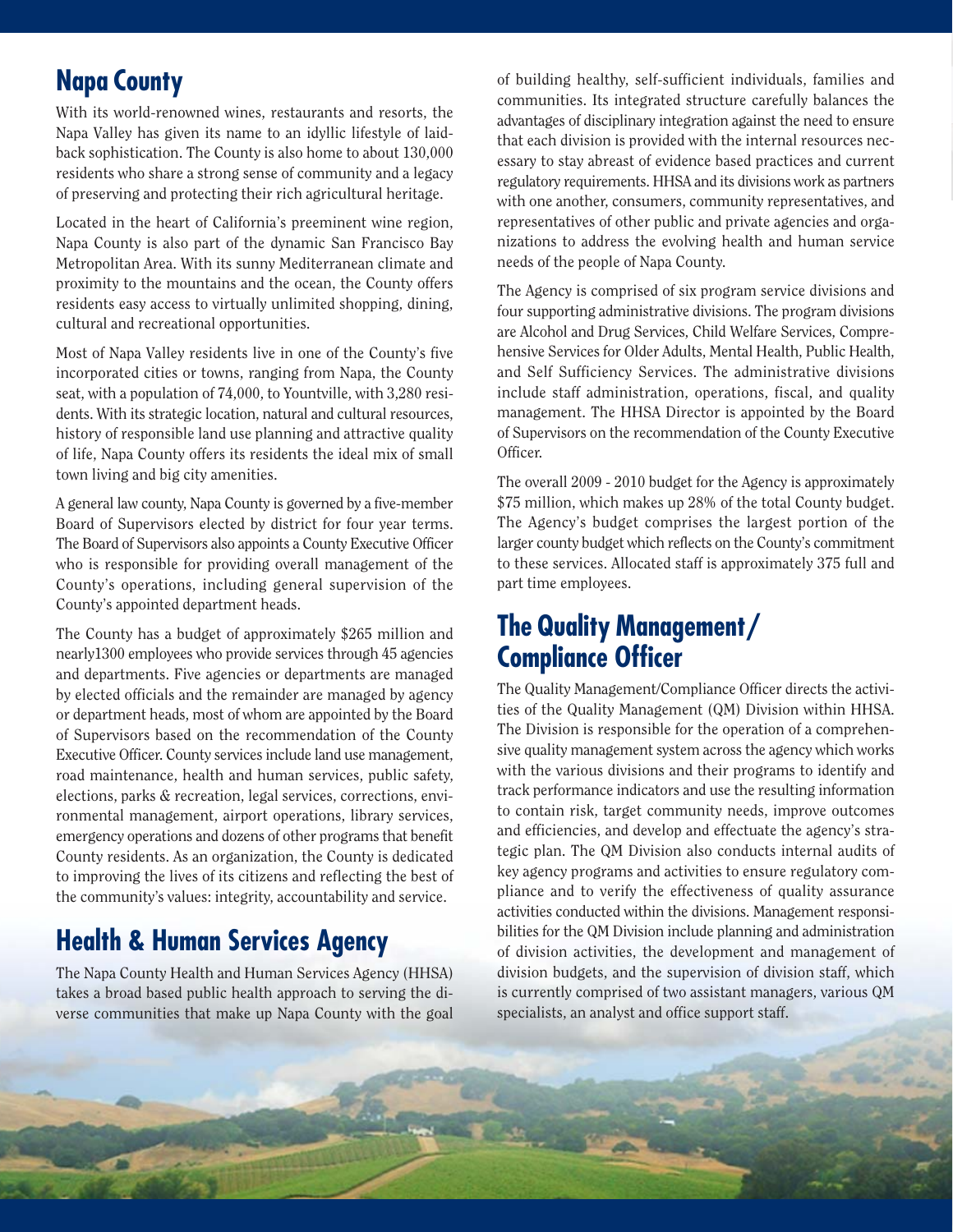

As Compliance Officer for the Agency, the position is also responsible for monitoring and assessing HHSA programs and activities for compliance with applicable regulatory requirements and overseeing agency and division responses to compliance issues. The Compliance Officer interacts regarding compliance issues with the HHSA Director and periodically with the County Executive Officer and the Board of Supervisors as the agency's governing board.

The Quality Management/Compliance Officer is a member of the Agency's "senior management team," which is comprised of the manager of each program and administrative division, the Agency's Director and Assistant Director, and the Principal Analyst assigned to the Agency by the County Executive Officer. As a member of the senior management team, the Quality Management/Compliance Officer shares responsibility and authority for the management of the Agency as a whole.

A detailed description of the position is also available upon request.

## **Issues, Challenges and Opportunities**

Opportunities, issues, and challenges for the Quality Management/Compliance Officer include the following:

- Responsible for the oversight of all aspects of HHSA compliance. Develop policies and procedures for compliance programs; ensure employee awareness of the compliance programs; develop compliance-related reporting mechanisms; facilitate the preparation by the senior management team of an annual compliance risk assessment analysis covering all Agency activities; chair the Agency's Compliance Committee; evaluate new and existing policies and practices for regulatory compliance; recommend internal fiscal system controls; and monitor internal and external audits and investigations.
- Manage and update the Agency-wide Quality Management Program, including the QM Manual, division specific Plans, QM Dashboards, and other documents and materials that support the Quality Management program; educate Agency staff regarding the function and purpose of a quality management system; generally promote the QM Program within the Agency and continuously improve its effectiveness.
- Evaluate the HHSA's services and delivery structure to ensure efficient operations, regulatory compliance, quality management, and superior service delivery.
- Continue to strengthen partnerships and cooperation within the HHSA, County, Cities, State, Federal and local agencies and organizations as they relate to quality management and compliance.
- Maintain the spirit of transparency and accountability established as a founding principle of the HHSA Quality Management Program.
- Promote the Agency's model of inclusive, collaborative management.

## **Qualifications Education and Experience**

- A Bachelor's degree from an accredited college or university with major course work in public administration, organizational development, business administration, health administration or a related field.
- Not required, but desirable is an advanced (masters or doctorate) degree and/or graduation from a law school accredited by the American Bar Association with a Juris Doctorate degree.
- Six years of increasingly responsible professional level experience in a compliance, organizational development, human resources, quality assurance, quality control, or fiscal program including four years of administrative and supervisory responsibility is highly preferred.
- Possession of, and ability to maintain, a Healthcare Compliance Certificate from the Health Care Compliance Certification Board within six months of appointment is also desirable.

### **Candidate Expertise**

The successful candidate should have strong management leadership, communication, and interpersonal skills. The ideal person should demonstrate significant expertise in:

- Operational characteristics, services, and activities of a quality management program, and in principles and practices used in healthcare management, government compliance, legal services, internal audits, risk management, regulatory affairs, human resource, or health care consulting.
- Pertinent federal, state, and local laws, codes, and regulations including Medicare, Medi-Cal, CMS, HIPAA and Sarbanes Oxley regulations and other federal, state and local compliance regulations.